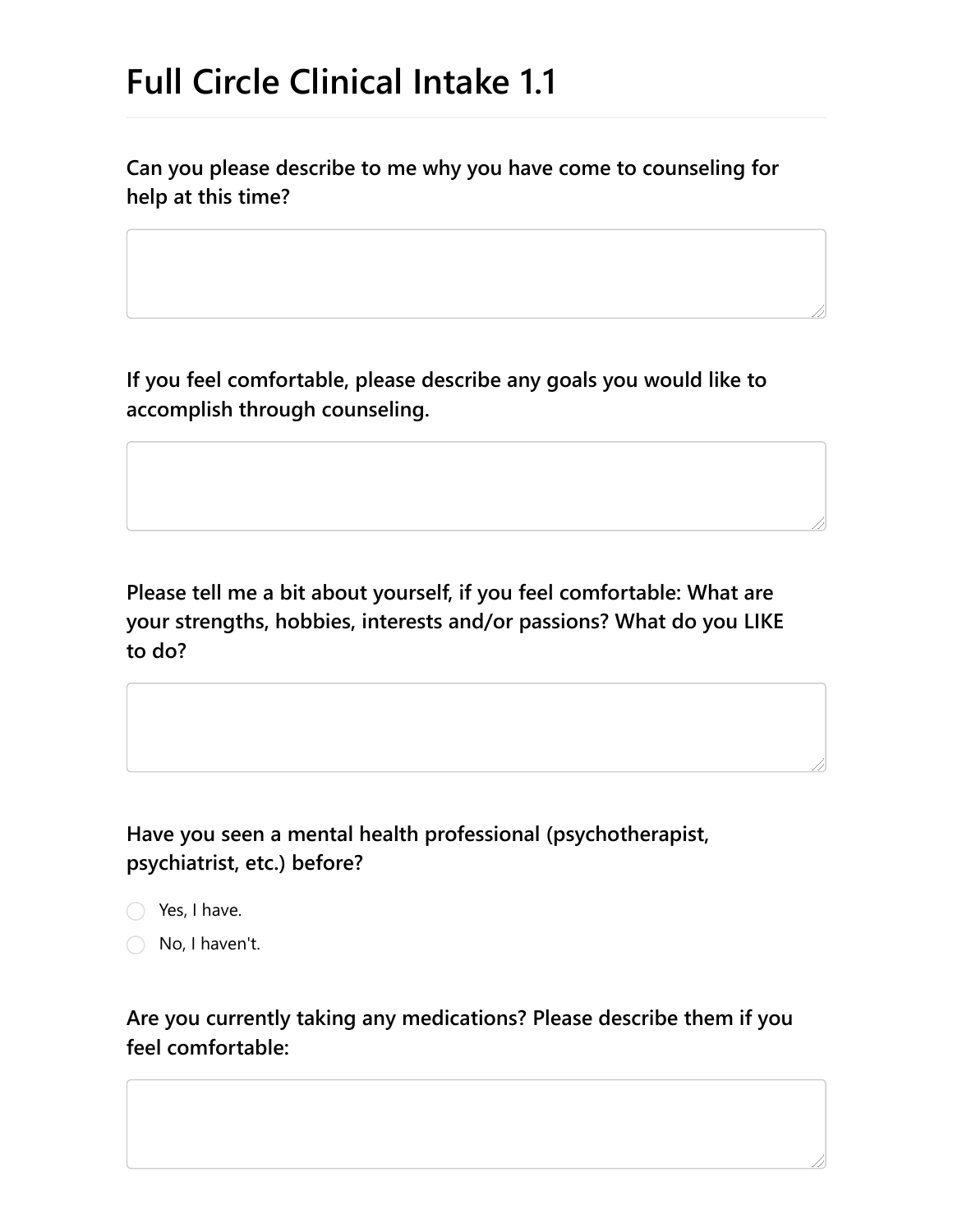**If you are taking prescription medication, who are you working with to optimize your medications? Please include type of doctor, name and phone number.**

### **Would you like to sign a release of information so that I can collaborate with this provider?**

- Yes, please.
- No, thank you.

#### **Do you use recreational drugs?**

- Yes
- No

#### **Do you drink alcohol?**

- Yes, I do.
- No, I don't.

#### **Are you currently having suicidal thoughts?**

- $\bigcap$  Yes, I am.
- No, I am not.

#### **Have you ever attempted suicide?**

- Yes, I have.
- No, I have not.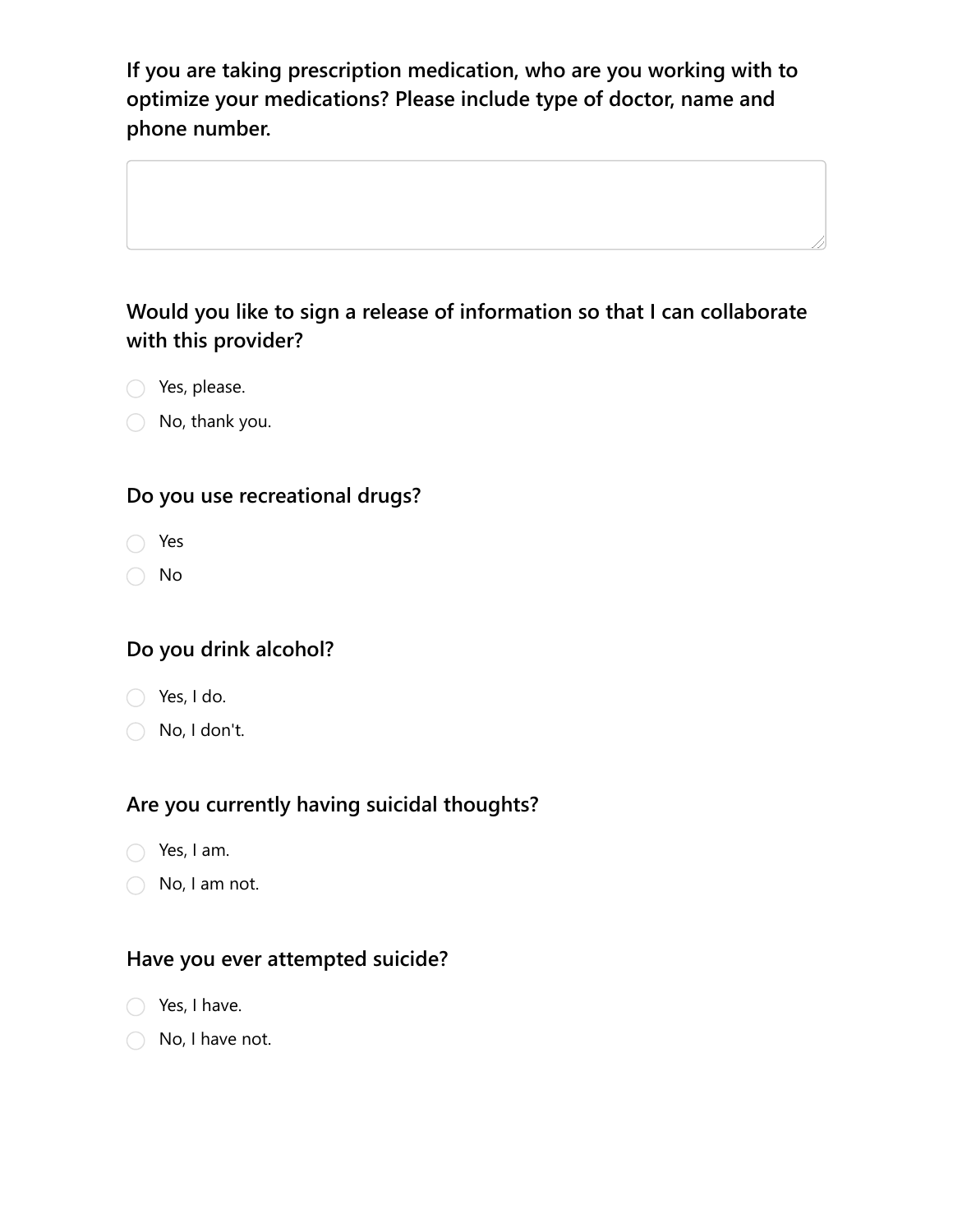**Urges to harm others are normal.. but are you currently having strong thoughts or urges to harm other people?**

 $\bigcirc$  Yes, I am.

 $\bigcirc$  No, I am not.

# **Have you ever been hospitalized for a mental and/or emotional health challenge?**

 $\bigcap$  Yes, I have.

 $\bigcirc$  No, I have not.

**Has anyone that you are related to, or that you have lived with experienced mental or emotional health challenges?**



◯ No, they haven't.

**If you are in a relationship, please describe the nature of the relationship and months or years together.**

**Please tell me about your educational history to the extent that you feel comfortable. What are your goals in this part of your life?**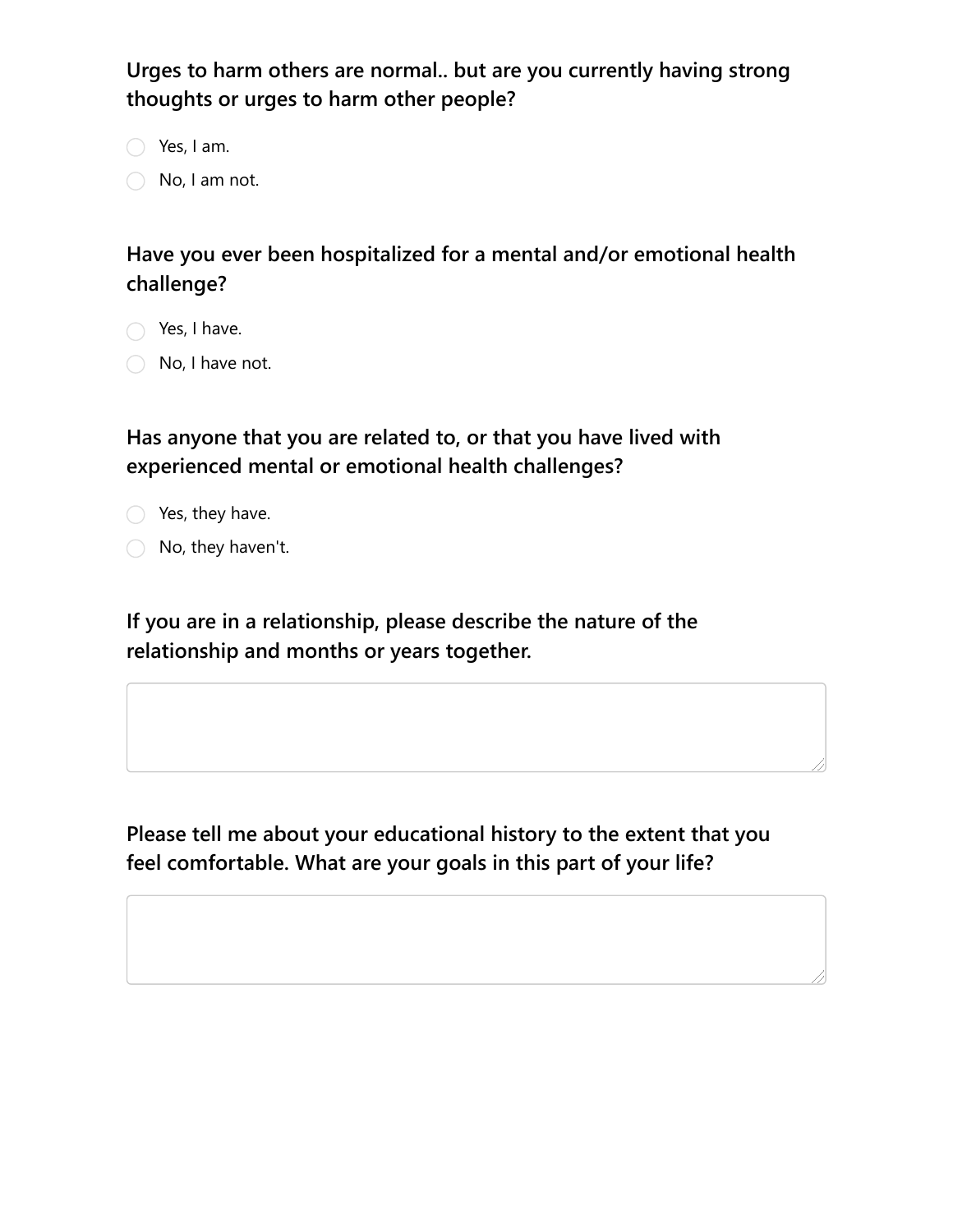**Please tell me about your work history to the extent that you are comfortable. What are your goals in this part of your life?**

**Is there anything relevant to your cultural, racial, or ethnic background that you would like for me to know?**

# **Please check any of the following you have experienced in the past six months**

- Increased appetite
- Decreased appetite
- $\Box$  Trouble concentrating
- Difficulty sleeping
- Excessive sleep
- **Low motivation**
- $\Box$  Isolation from others
- Fatigue/low energy
- **Low self-esteem**
- Depressed mood
- $\Box$  Tearful or crying spells
- Anxiety
- Fear
- Hopelessness
- Panic
- Other